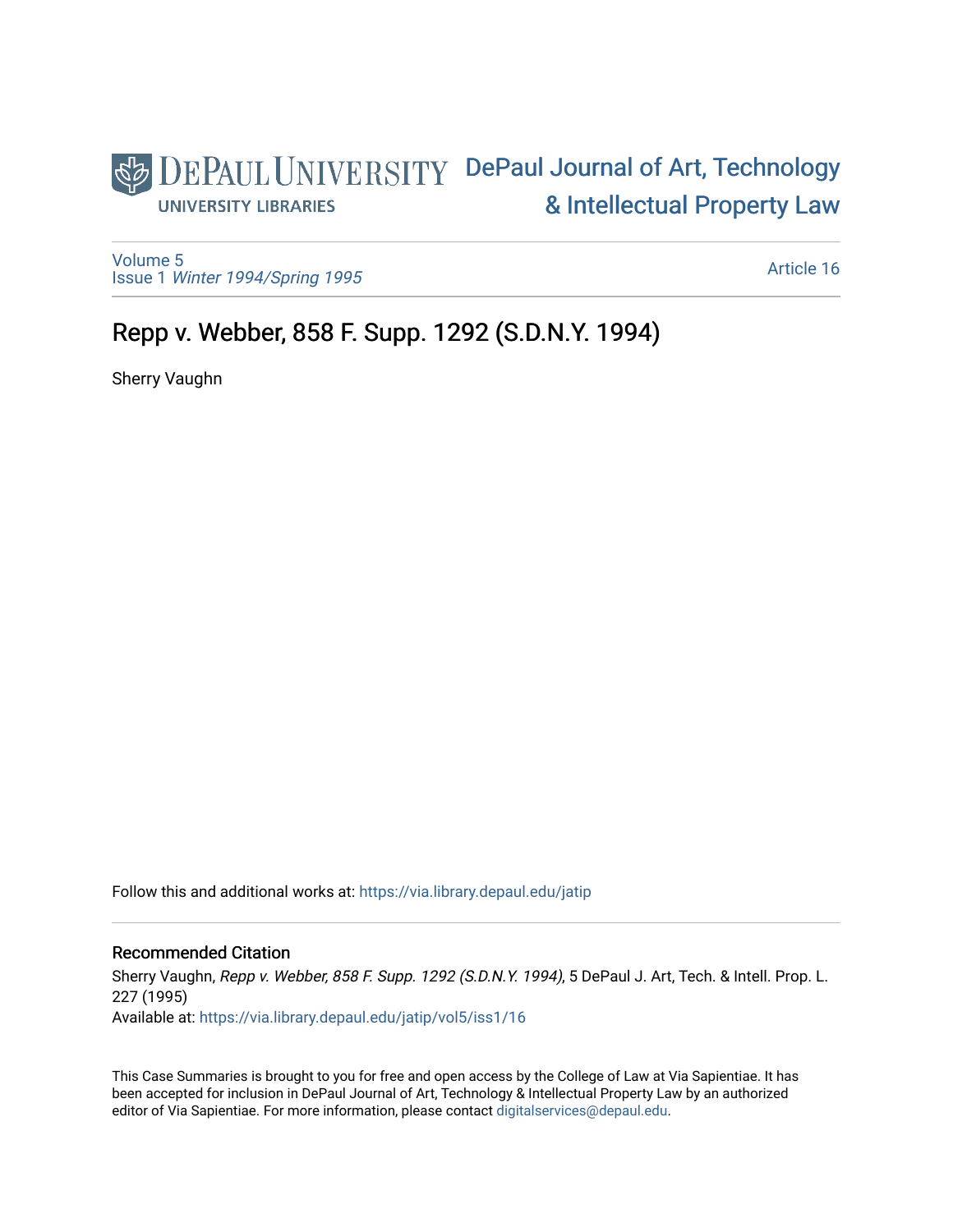## **Repp v. Webber,**

#### **858** F. SupP. **1292 (S.D.N.Y.** 1994).

#### *INTRODUCTION*

Plaintiff Ray Repp ("Repp"), a professional musician, commenced a copyright infringement action against defendant Andrew Lloyd Webber ("Webber"), a musical composer, alleging that Webber copied his song entitled "Till You." Webber moved for summary judgment pursuant to Federal Rule of Civil Procedure 56, contending that Repp could not refute evidence that Webber's song was independently created. The United States District Court for the Southern District of New York granted Webber's motion, holding that Repp had neither proven a prima facie case of copying nor discredited Webber's evidence of independent creation.

#### *FAcTs*

Repp is a professional musician who works primarily in the field of popular liturgical music. Webber is the composer of several musical theater productions as well as liturgical music. Repp composed a folk song entitled **"Till** You" which was copyrighted in July **1978.** The song was recorded on the album "Benedicamus", which was advertised in a weekly Catholic newspaper, released at three religious conventions in **1978,** re-released in December of that year, and distributed to Australia in **1981.** The sheet music of "Till You" was sold in four books and Repp's music was sold directly to retail stores. Additionally, Repp stated that he performed the song at over two hundred concerts throughout the United States, Canada, Korea, and Japan.

Webber composed "The Phantom of the Opera" in **1983** to exhibit the vocal talents of actress/singer Sarah Brightman, who assisted Webber in the composition. In early 1984 Webber provided a tape containing the melody of the song to English director Trevor Nunn. In July **1985,** the song was performed at a private musical festival in Syndmonton, England. **A** single was released in January **1986** and the song was registered with the United States Copyright Office in **1987.**

Plaintiff Repp brought this action for copyright infringement alleging Webber copied "Till You" in the melody of "The Phantom of the Opera". Webber moved for summary judgment pursuant to Federal Rule of Civil Procedure **56.**

#### *LEGAL ANALYSIS*

The issue before the District Court was whether a reasonable jury could find that Webber copied "Till You" in the composition of "The Phantom of the Opera." The court stated that in order to show a prima facie case of copying, a plaintiff must show that the defendant "had access to the copyrighted work and that substantial similarities exist between the original work and the infringing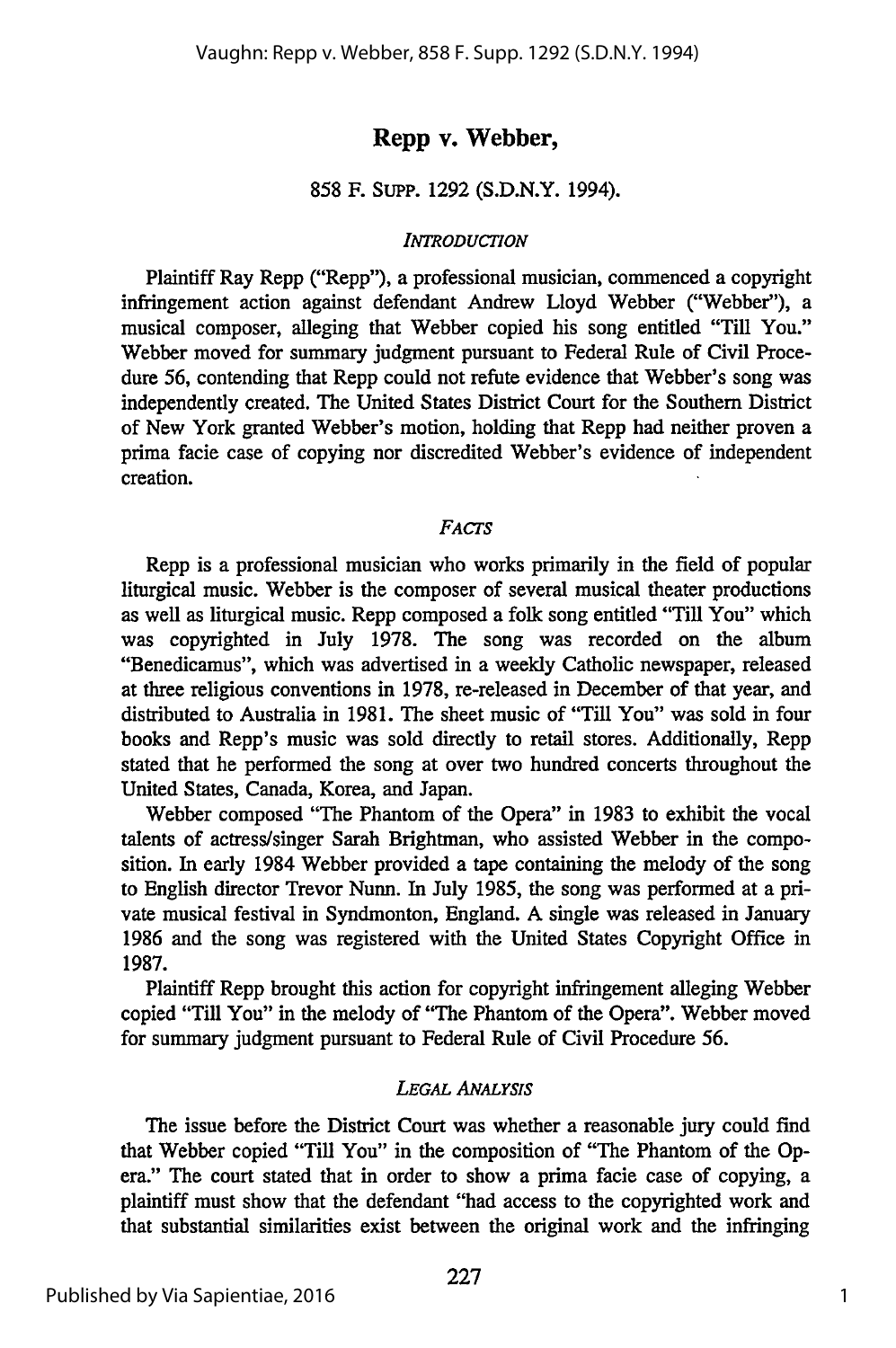228

work."' However, the defendant could rebut this showing by establishing that his work was independently created.<sup>2</sup> If copying is established, the plaintiff must still show that the copying constitutes an improper appropriation.<sup>3</sup>

The parties did not contest that Repp had a valid copyright in "Till You." The court stated that generally summary judgment would be granted where the plaintiff clearly could not make out the elements of a copyright infringement claim. Thus, Webber had to show that there was no evidence to support Repp's claim that Webber had access to "Till You" and that the two musical works were substantially similar.

Initially, the court determined whether Webber had access to Repp's work. The court defined access as "hearing or having a reasonable opportunity to hear the plaintiff's work, in other words having the opportunity to copy."4 Access must be a "reasonable possibility."5 Where the infringed work was widely distributed or the defendant may have gained access through a certain series of events, the plaintiff has proven access.<sup>6</sup>

Repp claimed that access could be inferred from the fact that a recording of his music was given to someone who also knew Webber and from the wide distribution of "Till You." The court held that Repp had not demonstrated Webber had access to the copyrighted work. There was insufficient evidence to establish a connection between Velline and Webber to support a finding of access on that basis. The court found that Repp's song had not been widely disseminated to the general public during the time period pertinent to the issue. Because Repp had no documentation of the number of copies of "Till You" distributed during the relevant time, the court found the evidence to be purely speculative. Moreover the court held that access was not established by the fact that Webber also composed liturgical music.

The court next addressed the issue of substantial similarity between "Till You" and "The Phantom of the Opera." Repp argued that copying could be inferred and improper appropriation proved due to the striking similarities between the two compositions. The court stated that for similarities to yield such an inference the plaintiff must show that the similarities which exist between the works can only be due to copying, instead of alternative reasons.<sup>7</sup> Both Repp and Webber had experts testify as to the similarity of the pieces. Based upon this testimony as well as its own aural examination, the court determined that the similarities between the two songs were not of the nature to warrant a conclusion of copying without access. Although the pieces possessed common notes, the

**<sup>1.</sup>** Laureyssens v. Idea Group, Inc., 964 **F.2d 131, 139 (2d** Cir. **1990).**

<sup>2.</sup> Gund, Inc. v. Russ Berrie and Co., **701** F. Supp. 164, **168 (S.D.N.Y. 1990).**

*<sup>3.</sup> Laureyssens,* 964 **F.2d** at 140.

<sup>4.</sup> Sylvestre v. Oswald, **1993 U.S. Dist. LEXIS 7002** at **\*7 (S.D.N.Y.** May **18, 1993)** *(quoting* Intersong-USA v. **CBS,** Inc., **757** F. Supp. 274, **281 (S.D.N.Y. 1991)).**

**<sup>5.</sup>** d.

*<sup>6.</sup> Sylvestre,* **1993** U.S. **Dist.** LEXIS **7002** at **\*8.**

**<sup>7.</sup>** Stratchborneo v. **Arc** Music Corp., **357** F. Supp. **1393,** 1403 **(S.D.N.Y. 1973).** https://via.library.depaul.edu/jatip/vol5/iss1/16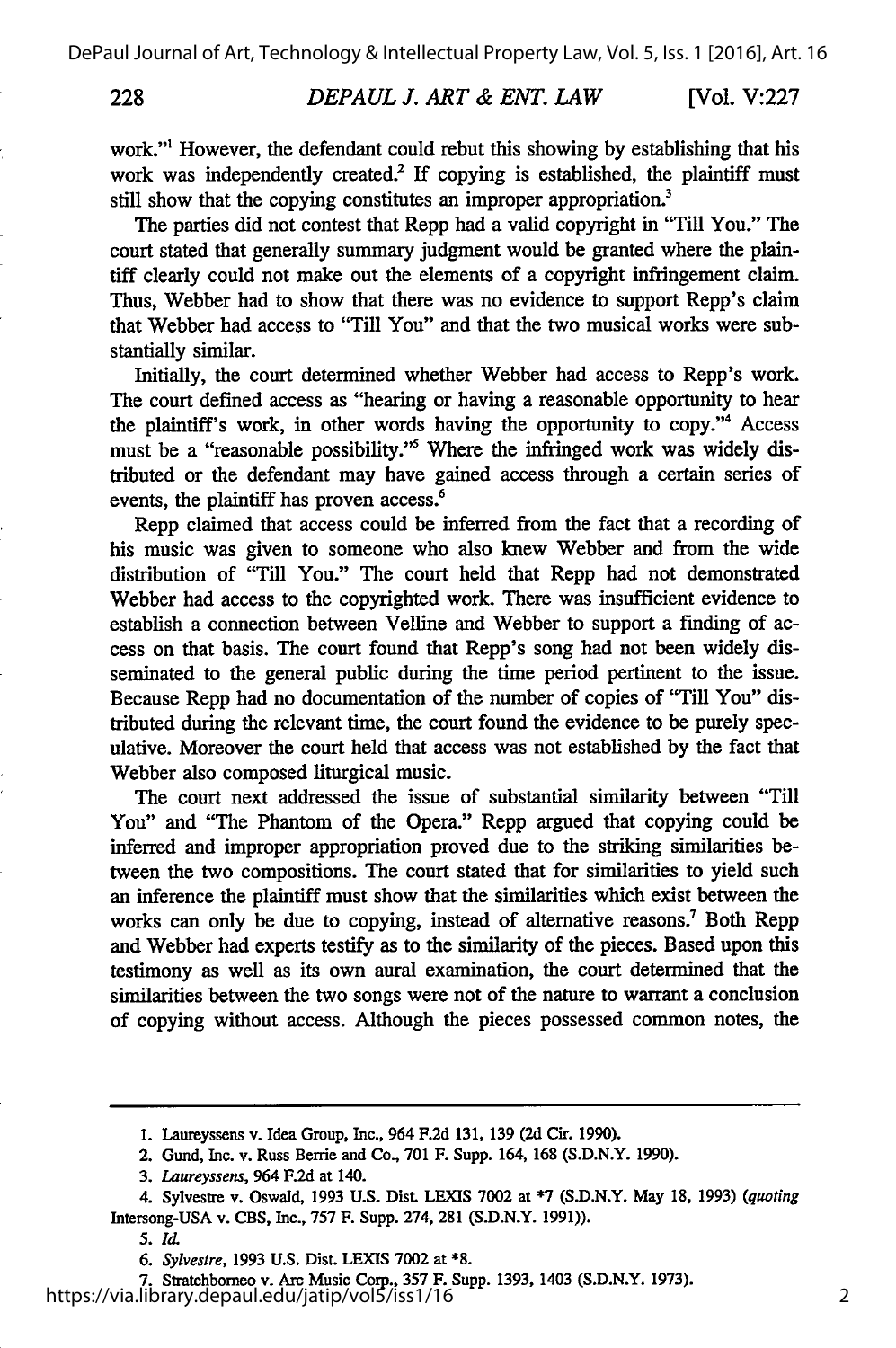### <sup>19951</sup>*REPP v. WEBBER* 229

court noted that the style and tempo differed. Consequently, Repp had not made out a prima facie case of copying.

Even though Repp had not established the elements of his claim, the court went on to consider Webber's evidence of independent creation. Webber had submitted declarations from himself and Sarah Brightman detailing the circumstances surrounding the creation of "The Phantom of the Opera." Repp, on the other hand, argued that Webber's history of copying from other composers refuted an assertion of independent creation. Since Repp had not indicated any previous determinations of copyright infringement, the court found that Repp had not controverted this evidence. As a result the court held that Webber's evidence of independent creation negated the instant claim.

#### *CONCLUSION*

Repp claimed that Webber infringed his copyright to the song "Till You" by copying the melody in "The Phantom of the Opera." The United States District Court for the Southern District of New York found that Repp had not proven that Webber had access to the song during the relevant time period. Although there was some similarity between the two pieces, the court held that it did not justify a conclusion of copying. Furthermore, since Webber had produced uncontradicted evidence of independent creation, the copyright infringement claim was negated. Thus, the court decided that Repp could not prove the elements of his claim and awarded summary judgment to Webber.

*Sherry Vaughn*